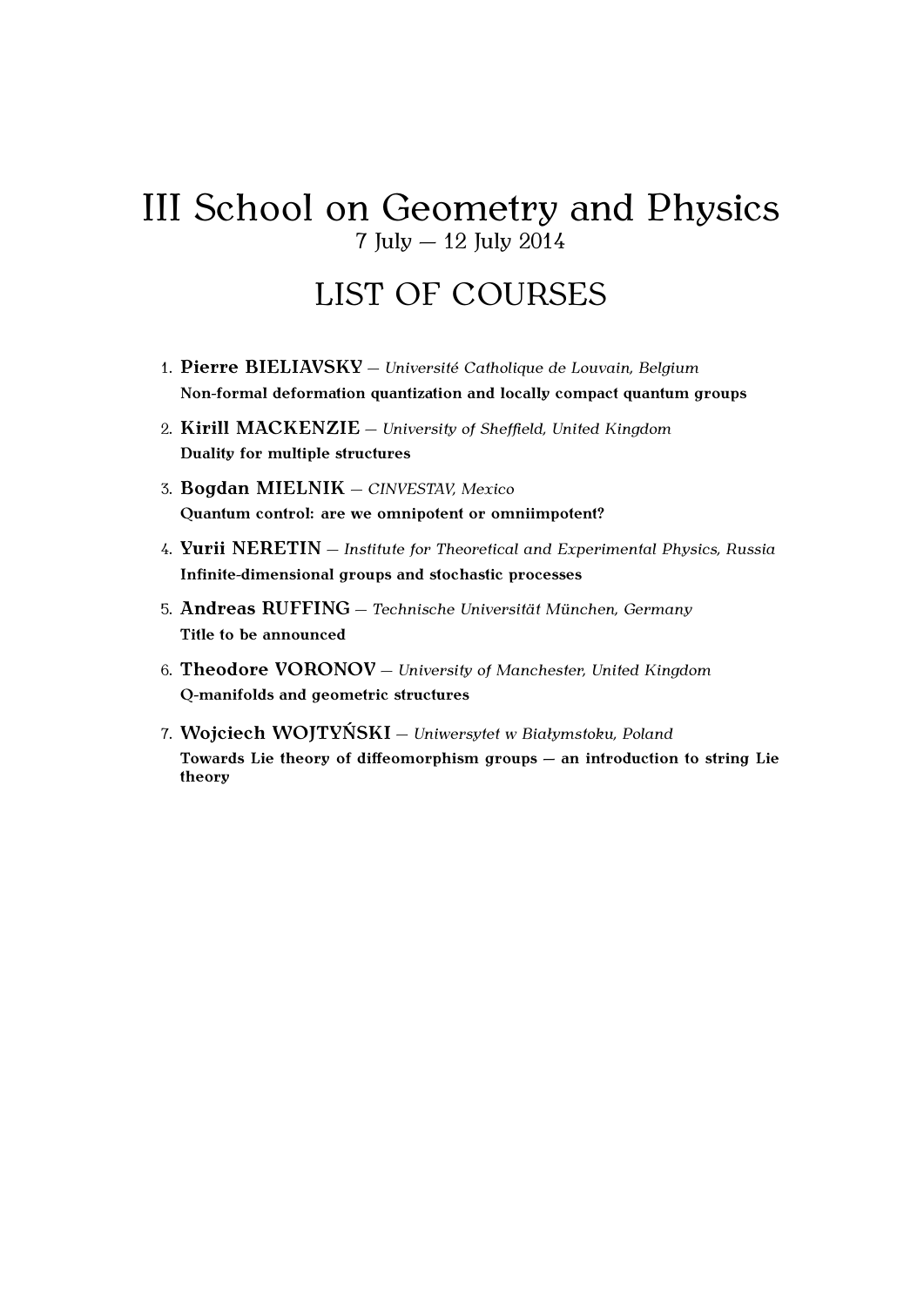### III SCHOOL ON GEOMETRY AND PHYSICS

Białowieża, POLAND, 7 July – 12 July 2014

#### LIST OF PARTICIPANTS

| 1. BIELIAVSKY, Pierre   | Université Catholique de Louvain<br>Louvain-la-Neuve, BELGIUM<br>$E$ - $mail$ : pierre.bieliavsky@gmail.com |
|-------------------------|-------------------------------------------------------------------------------------------------------------|
| 2. BUREŠ, Martin        | Masarykova Univerzita<br>Brno, CZECH REPUBLIC<br>$E$ - $mail$ : martin_bures@email.cz                       |
| 3. CZYŻYCKI, Tomasz     | Uniwersytet w Białymstoku<br>Białystok, POLAND<br>$E-mail:$ tomczyz@math.uwb.edu.pl                         |
| 4. DOBROGOWSKA, Alina   | Uniwersytet w Białymstoku<br>Białystok, POLAND<br>$E$ - $mail$ : alaryzko@alpha.uwb.edu.pl                  |
| 5. GOLIŃSKI, Tomasz     | Uniwersytet w Białymstoku<br>Białystok, POLAND<br>$E$ - $mail$ : tomaszg@alpha.uwb.edu.pl                   |
| 6. GRABOWIECKA, Zofia   | Uniwersytet w Białymstoku<br>Suchowola, POLAND<br>$E$ - $mail$ : zofia.grabowiecka@gmail.com                |
| 7. HÁKOVÁ, Lenka        | České Vysoké Učení Technické v Praze<br>Dečin, CZECH REPUBLIC<br>$E$ - $mail$ : lenka.hakova@fjfi.cvut.cz   |
| 8. HRIVNÁK, Jiří        | České Vysoké Učení Technické v Praze<br>Prague, CZECH REPUBLIC<br>$E-mail: jiri.hrivnak@f jfi.cvut.cz$      |
| 9. JAKIMOWICZ, Grzegorz | Uniwersytet w Białymstoku<br>Białystok, POLAND<br>$E$ - $mail$ : gjakim@alpha.uwb.edu.pl                    |
| 10. JANKOWSKI, Robert   | Uniwersytet w Białymstoku<br>Białystok, POLAND<br>$E$ - $mail$ : rjankowski@math.uwb.edu.pl                 |
| 11. KAPARULIN, Dmitry   | Tomsk State University<br>Tomsk, RUSSIA<br>$E$ -mail: dsc@phys.tsu.ru                                       |
| 12. MACKENZIE, Kirill   | University of Sheffield<br>Sheffield, UNITED KINGDOM<br>$E$ - $mail$ : K.Mackenzie@sheffield.ac.uk          |
| 13. MAXIMOV, Valery     | Moscow University for the Humanities<br>Moscow, RUSSIA<br>$E$ - $mail$ : vm_maximov@mail.ru                 |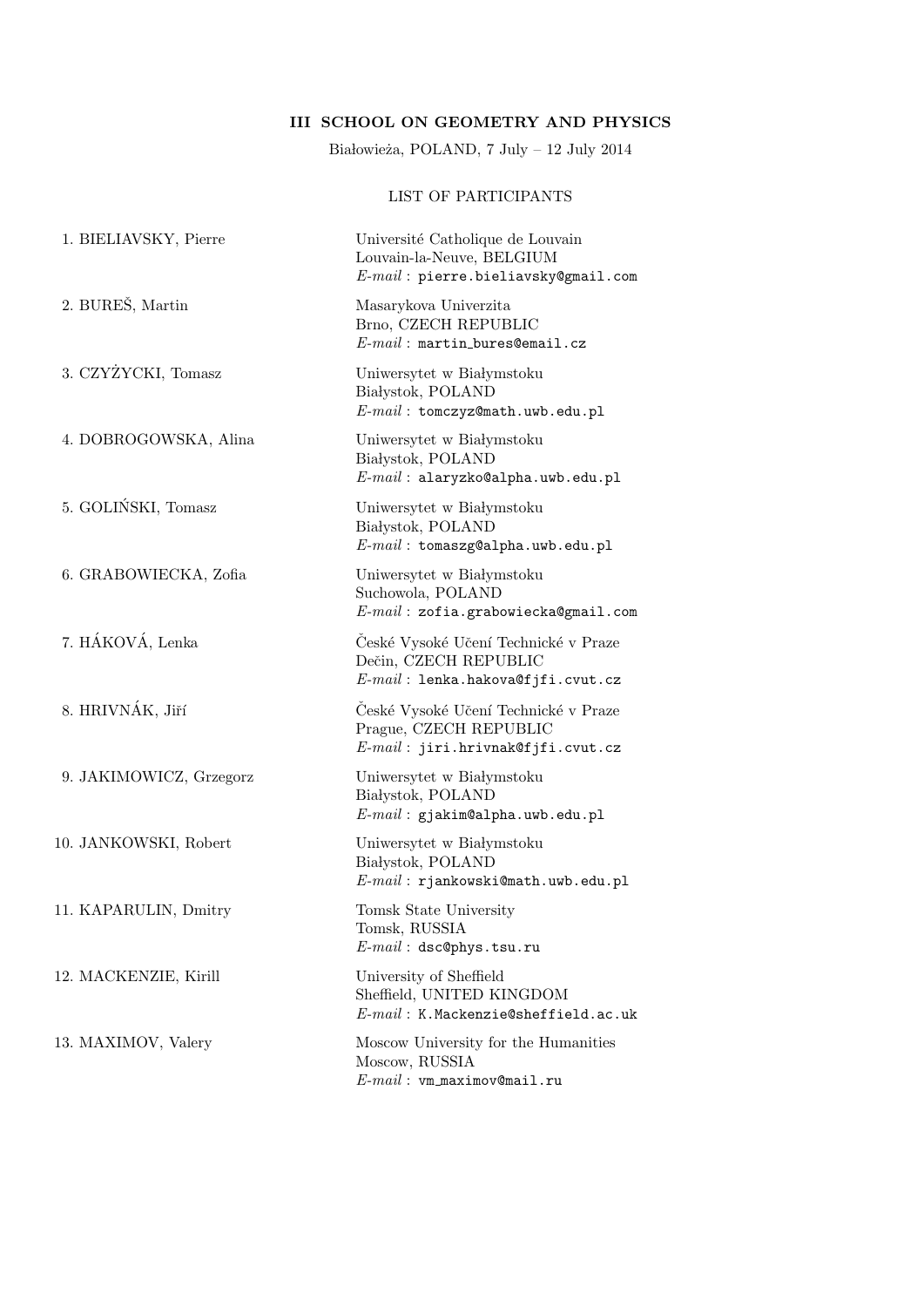| 14. MIELNIK, Bogdan              | <b>CINVESTAV</b><br>Mexico City, MEXICO<br>$E$ - $mail$ : bogdan@fis.cinvestav.mx                           |
|----------------------------------|-------------------------------------------------------------------------------------------------------------|
| 15. NERETIN, Yurii               | Institute for Theoretical and Experimental Physics<br>Moscow, RUSSIA<br>$E-mail:$ neretin@mccme.ru          |
| 16. NOVOTNY, Petr                | Ceské Vysoké Učení Technické v Praze<br>Prague, CZECH REPUBLIC<br>$E-mail:$ petr.novotny@fjfi.cvut.cz       |
| 17. PEDDIE, Matthew              | University of Manchester<br>Manchester, UNITED KINGDOM<br>$E\text{-}mail$ : matthew.peddie@manchester.ac.uk |
| 18. RUFFING, Andreas             | Technische Universität München<br>Garching, GERMANY<br>$E-mail$ : ruffing@ma.tum.de                         |
| 19. SHEMYAKOVA, Ekaterina        | State University of New York at New Paltz<br>New Paltz, NY, USA<br>$E$ - $mail$ : shemyake@newpaltz.edu     |
| 20. SLIZEWSKA, Aneta             | Uniwersytet w Białymstoku<br>Białystok, POLAND<br>$E-mail:$ anetasl@uwb.edu.pl                              |
| 21. TORTORELLA, Alfonso Giuseppe | Università degli Studi di Firenze<br>Firenze, ITALY<br>$E-mail:$ alfonso.tortorella@math.unifi.it           |
| 22. VORONOV, Theodore            | University of Manchester<br>Manchester, UNITED KINGDOM<br>$E-mail:$ theodore.voronov@manchester.ac.uk       |
| 23. WAWRENIUK, Elwira            | Uniwersytet w Białymstoku<br>Białystok, POLAND<br>$E$ - $mail$ : elwira.wawreniuk@o2.pl                     |
| 24. WIEDENMANN, Stefan           | Friedrich-Alexander Universität Erlangen Nürnberg<br>Erlangen, GERMANY<br>$E-mail:$ wiedenmann@math.fau.de  |
| 25. WOJTYŃSKI, Wojciech          | Uniwersytet w Białymstoku<br>Białystok, POLAND<br>$E-mail:$ wowo@mimuw.edu.pl                               |
| 26. ZONENBERG, Joanna            | Uniwersytet w Białymstoku<br>Białystok, POLAND<br>$E-mail:$ azonenberg@wp.pl                                |
| 27. ŻYNDA, Tomasz                | Uniwersytet w Białymstoku<br>Białystok, POLAND                                                              |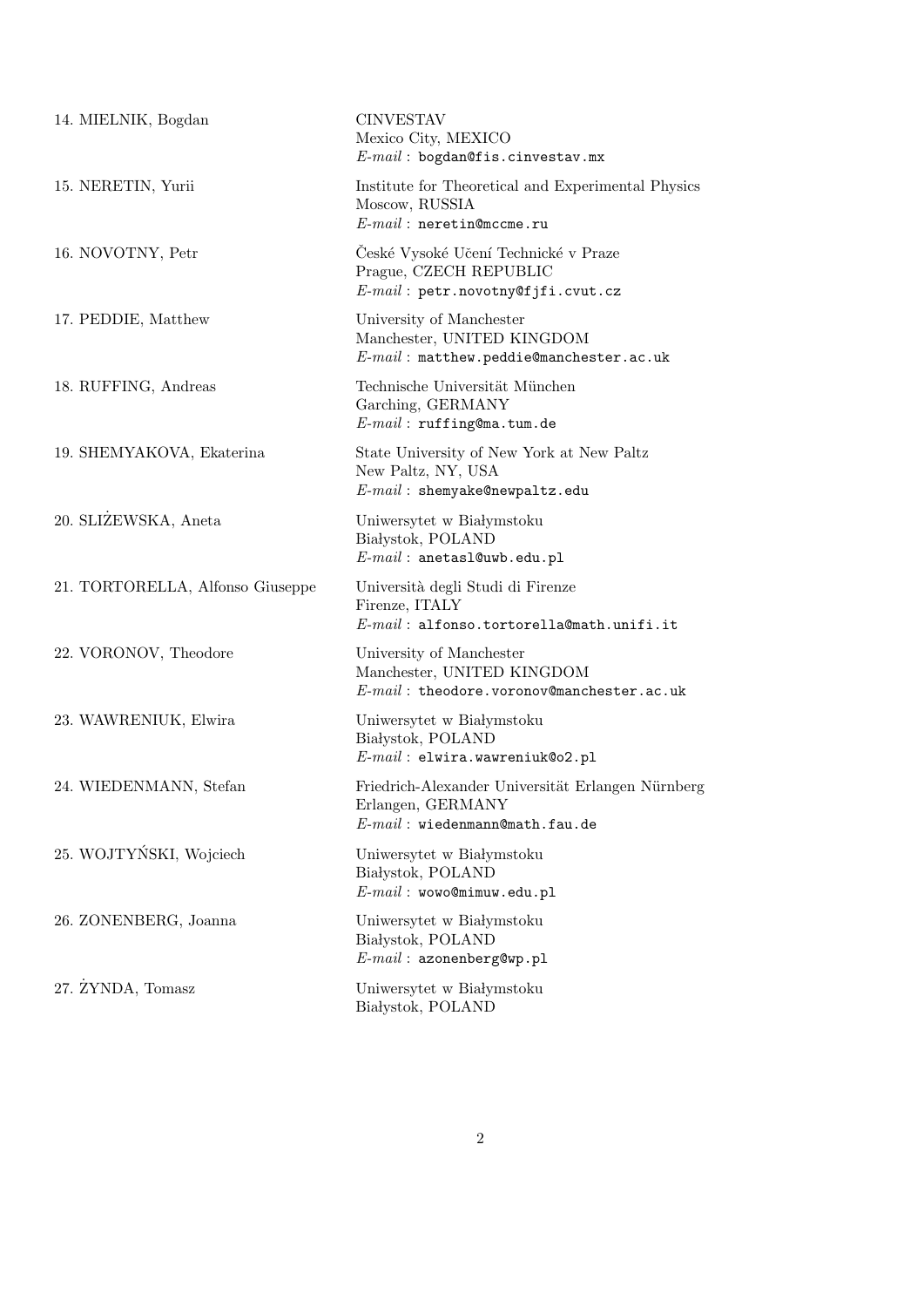### DUALITY FOR DOUBLE STRUCTURES

Kirill Mackenzie (Sheffield)

Double vector bundles are implicit in the connection theory of vector bundles. A connection in a vector bundle  $E \to M$  gives a lifting of vector fields on M to vector fields on E; the latter are linear in the sense that they are morphisms of vector bundles from  $E$  to  $TE$  with the vector bundle structure on base TM obtained by applying the tangent functor to all the vector bundle operations; this is the tangent prolongation of E. Connections can also be formulated as linear maps  $E \times_M TM \rightarrow TE$  which combines right-inverses to both natural maps  $TE \to E$  and  $TE \to TM$  shown in Figure 1(a) below.





Figure 1(a) shows the two vector bundle structures on  $TE$ ; the standard structure with base E and the tangent prolongation with base  $TM$ . Each of these can be dualized in the usual way and they lead to the double vector bundles in (b) and (c) respectively. The double vector bundle in (b) arises in Poisson geometry: there is a canonical diffeomorphism  $T^*(E^*) \to T^*(E)$  and if E (say) has a Lie algebroid structure, then  $E^*$  has a Lie-Poisson structure and  $T^*(E^*) \to E^*$  is a Lie algebroid.

In a general double vector bundle  $D$ , as on the right, the manifold  $D$  has two vector bundle structures, one with base  $A$  and one with base  $B$  (subject to compatibility conditions). Each structure has its dualization operation; let us call them X and Y. It turns out that  $XYX = YXY$ , up to canonical isomorphism.

Taking the dual of a (finite rank) vector bundle is reflexive: the dual of the dual is canonically isomorphic to the original vector bundle, and one may say that duality for vector bundles 'has group  $C_2$ '. In particular, in a double vector bundle  $X^2 = I$  and  $Y^2 = I$ , and together with  $XYX = YXY$ , this shows that the duality of double vector bundles 'has group  $S_3$ .'



The lectures will describe these processes and will sketch the triple and 4-fold cases, where new phenomena arise.

#### References

- [1] K. C. H. Mackenzie. Duality and triple structures. In The breadth of symplectic and Poisson geometry, volume 232 of Progr. Math., pages 455–481. Birkhäuser Boston, Boston, MA, 2005.
- [2] A. Gracia-Saz and K. Mackenzie. Duality functors for triple vector bundles. Lett. Math. Phys., 90(1-3):175–200, 2009.
- [3] A. Gracia-Saz and K. C. H. Mackenzie. Duality functors for n-fold vector bundles. arXiv:1209.0027, .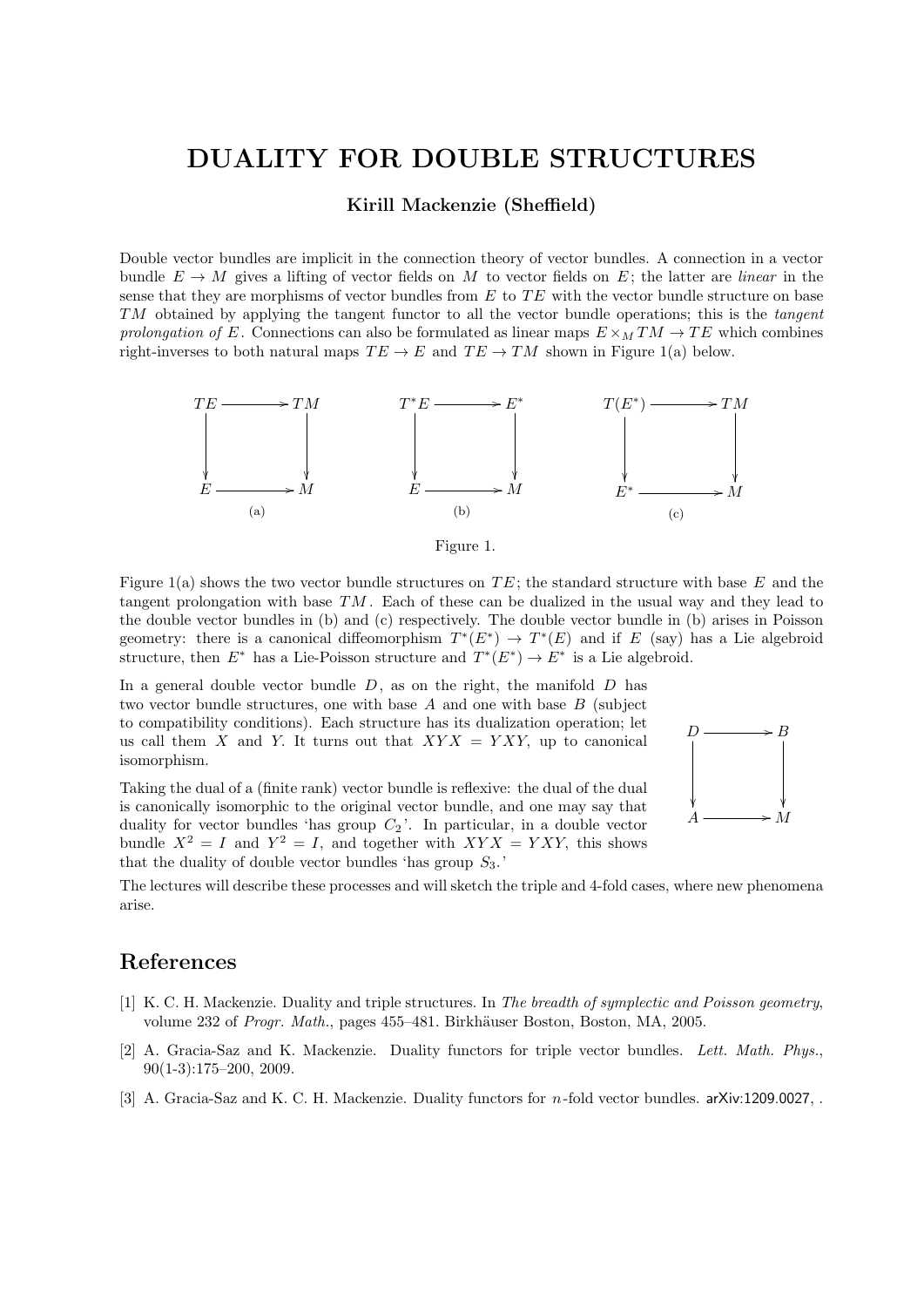# Monday, July 7

LECTURES 10:00–13:10

- 10:00-10:50 Duality for multiple structures Kirill MACKENZIE, University of Sheffield, United Kingdom
- 11:00–11:50 Towards Lie theory of diffeomorphism groups an introduction to string Lie theory Wojciech WOJTYŃSKI, Instytut Matematyki, Uniwersytet w Białymstoku, Poland
- 11:50–12:20 Coffee break
- 12:20–13:10 Non-formal deformation quantization and locally compact quantum groups Pierre BIELIAVSKY, Université Catholique de Louvain, Belgium

## Tuesday, July 8

LECTURES 10:00–13:10

- 10:00-10:50 Towards Lie theory of diffeomorphism groups an introduction to string Lie theory Wojciech WOJTYŃSKI, Instytut Matematyki, Uniwersytet w Białymstoku, Poland
- 11:00–11:50 Non-formal deformation quantization and locally compact quantum groups Pierre BIELIAVSKY, Université Catholique de Louvain, Belgium
- 11:50–12:20 Coffee break
- 12:20–13:10 Quantum harmonic oscillators in the continuum and on lattices Andreas RUFFING, Technische Universität München, Germany

AFTERNOON LECTURE 17:00–18:15

17:00-18:15 Quantum control: are we omnipotent or omniimpotent? Bogdan MIELNIK, CINVESTAV, Mexico

# Wednesday, July 9

LECTURES 10:00–13:10

- 10:00–10:50 Duality for multiple structures Kirill MACKENZIE, University of Sheffield, United Kingdom
- 11:00–11:50 Towards Lie theory of diffeomorphism groups an introduction to string Lie theory Wojciech WOJTYŃSKI, Instytut Matematyki, Uniwersytet w Białymstoku, Poland
- 11:50–12:20 Coffee break
- 12:20-13:10 Towards Lie theory of diffeomorphism groups an introduction to string Lie theory Wojciech WOJTYŃSKI, Instytut Matematyki, Uniwersytet w Białymstoku, Poland